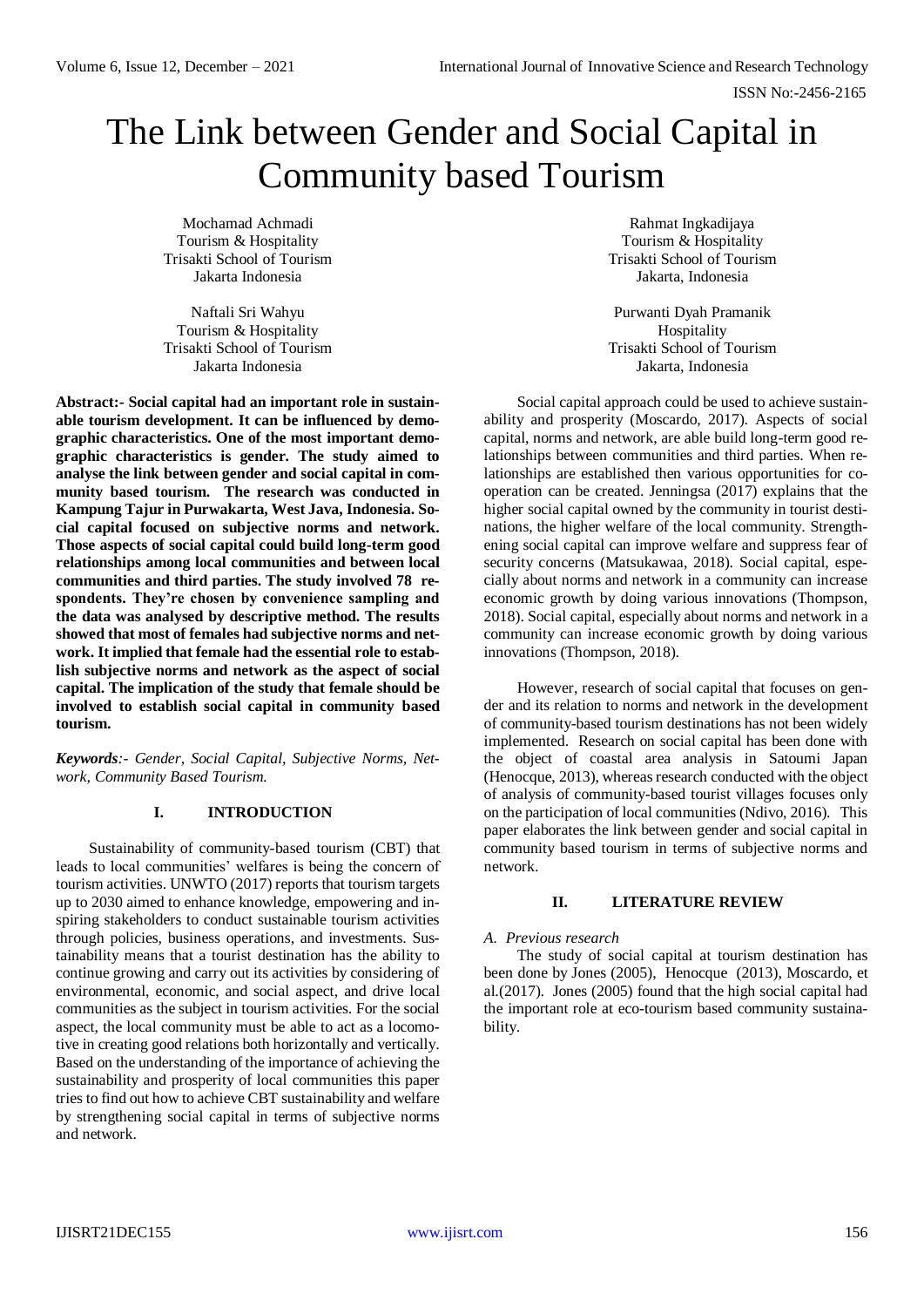One of the focus of her study social capital structure in terms of membership, norms, and rules. Henocque (2013) argued that social capital was a cultural component of modern society and he found that the norms and habits was able to establish inter-community relationships harmoniously. Moscardo, et al. (2017) explored the perceptions of 16 local tourism officers on the role of tourism towards the building of social capital, which in turn was able to achieve the welfare of local communities. The result of the research showed that in order to encourage the role of tourism to encourage social capital building and welfare of local communities, it is necessary to minimize the negative impacts of tourism since there was the advantages and disadvantages rose among economic, socio-cultural, and environmental aspects in tourism destination development (Pramanik & Ingkadijaya, 2018). Those previous study elaborated structural and cognitive aspects in the knowledge sharing but the research that described the link between demographic characteristics, and social capital in community based tourism is important to be conducted. Women had an influence on establishing social capital (Molyneux, 2002). Moreover, structurally there is often an equality in the distribution of resources related to gender. Meanwhile, from the aspect of culture, gender can influence the attitudes and values that are brought into a social environment. Specifically, women usually play less contribution because they are not given the same opportunities (Norris et al., 2003), and women often find some obstacles to have job opportunities because they have less network (Molinas, 1998). Even norms in term of reciprocity collective action increases higher if there is women's involvement (Westermann, 2005).

#### *B. Social capital: norms and network*

The elements of social capital are trust, network, norms of reciprocity (Hauberer, 2011). In the context of tourism, social capital had a broader meaning, which included the importance of having a network, trust, and reciprocity to develop / maintenance / tourism destination. Social capital approach are interesting to be elaborated because social capital development in a community to improve health, education, agriculture, business, and entrepreneurship, as well as natural management consistently (Moscardo, 2017). However, both Hauberer (2011) and Moscardo (2017) had not focused on the contribution of social capital to the development of a tourist village, but this study explored the demographic contribution to social capital at CBT.

Norms and values are actions based on a cultural specific belief that lead to the community approval (Cancian, 1975). Hechter (2001) stated that norm is a social phenomenon that has the power to encourage the certain behavior of a person or community. It is a meaningful system that can encourage a community to behave in a uniform manner. Norms are different from rules, but rather ones that are internalized in the individual and approved by the individual. Norms are usually associated with sanctions. In term of subjective norms, they are beliefs related to the opinions of others in particular (Travimow, 2004). Subjective norms are assumed to be the cause of beliefs about how important others think about what should be done. In line with that idea that is proposed by Ashford and LeCroy (2010), they argued that subjective norms are actions that are influenced by social factors or external factors. Trust is going to create network. Network in social interaction is the main aspect of social capital (Norbutas & Corten, 2018). Networking is able to lead people who has different bachground to interact. Figure 1 explains the research framework of the link between gender and social capital in community based tourism of Kampung Tajur.



### **III. METHODOLOGY**

The method used in this research was descriptive quantitative. The unit of analysis in this study was tourism village community of Kampung Tajur. Respondents were 78 families who live in Kampung Tajur. Sampling was convenience sampling. Variable in this research was social capital of norms and network. The primary data was collected by distributing questionnaires to respondents. The questionnaire was divided into two parts, the first part was the respondent's profile and the second part was social capital of norms and network. The analysis was descriptive test. The study was conducted in October and December 2017. One of CBT that received special attention from the local government of Purwakarta district in West Java is Kampung Tajur. Kampur Tajur is a CBT with a focus on educational tourism. Because most of the visitors who come to Kampung Tajur are students from various educational institutions around West Java.

# **IV. RESULTS AND DISCUSSION**

#### *Mean, crosstab, significance*

The results of research showed that the majority of respondents was at the age of 40 up to 60 years old (frequency 50 %), female (66.7 %). Those respondents were asked to identify norms and network. Norms identified: (1) The majority of villagers that I respect, always consider the importance of my participation in village activities; and (2) The majority of villagers that I respect, always assume the importance of their participation in village activities.

| Table 1. Crosstab, mean, and significance |  |  |  |  |  |  |
|-------------------------------------------|--|--|--|--|--|--|
|-------------------------------------------|--|--|--|--|--|--|

| Subjective norms:                                         |        |        |                 |  |  |  |  |  |  |
|-----------------------------------------------------------|--------|--------|-----------------|--|--|--|--|--|--|
| The majority of villagers that I respect, always consider |        |        |                 |  |  |  |  |  |  |
| the importance of my participation in village activities  |        |        |                 |  |  |  |  |  |  |
| (mean 3.99)                                               |        |        |                 |  |  |  |  |  |  |
|                                                           | Gender |        | Asymp.          |  |  |  |  |  |  |
|                                                           |        |        | $Sig.(2-sided)$ |  |  |  |  |  |  |
|                                                           | Male   | Female |                 |  |  |  |  |  |  |
| Strongly disagree                                         |        |        | 0.002           |  |  |  |  |  |  |
| Disagree                                                  |        |        |                 |  |  |  |  |  |  |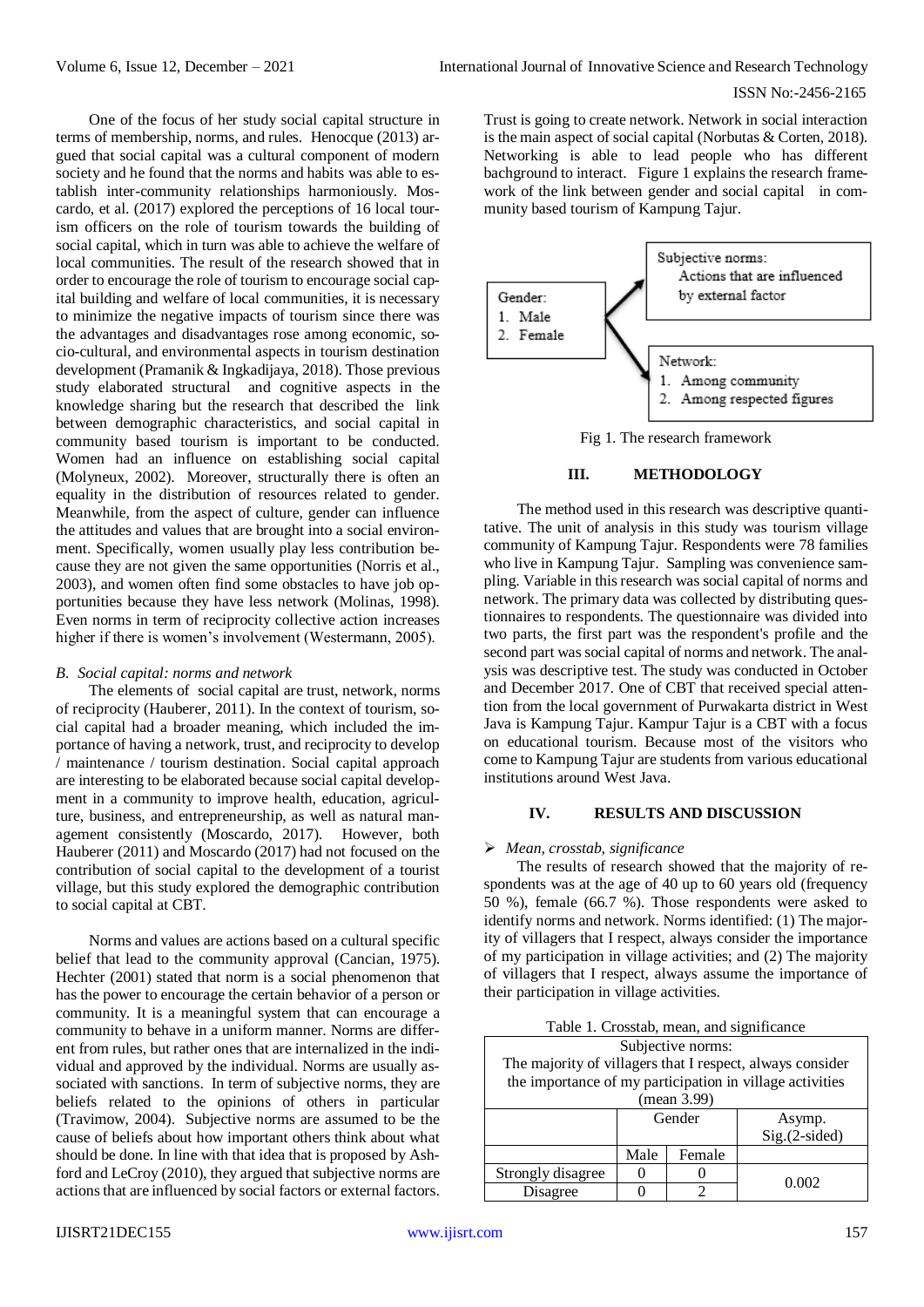| Neutral                                        | 8              | 12                  |                                                               |  |  |  |  |  |
|------------------------------------------------|----------------|---------------------|---------------------------------------------------------------|--|--|--|--|--|
| Agree                                          | 17             | 16                  |                                                               |  |  |  |  |  |
| 22<br>Strongly agree<br>1<br>Subjective norms: |                |                     |                                                               |  |  |  |  |  |
|                                                |                |                     |                                                               |  |  |  |  |  |
|                                                |                |                     | The majority of villagers that I respect, always assume the   |  |  |  |  |  |
|                                                |                |                     | importance of their participation in village activities (mean |  |  |  |  |  |
| 4.00)<br>Gender                                |                |                     |                                                               |  |  |  |  |  |
|                                                |                |                     | Asymp.<br>Sig.(2-sided)                                       |  |  |  |  |  |
|                                                | Male           | Female              |                                                               |  |  |  |  |  |
| Strongly disagree                              | 0              | 0                   |                                                               |  |  |  |  |  |
| Disagree                                       | $\overline{0}$ | 1                   |                                                               |  |  |  |  |  |
| Neutral                                        | 8              | 13                  | 0.003                                                         |  |  |  |  |  |
| Agree                                          | 17             | 16                  |                                                               |  |  |  |  |  |
| Strongly agree                                 | 1              | 22                  |                                                               |  |  |  |  |  |
|                                                |                | Network:            |                                                               |  |  |  |  |  |
|                                                |                |                     | I know and known to most of the villagers (mean 4.10)         |  |  |  |  |  |
|                                                |                | Gender              | Asymp.                                                        |  |  |  |  |  |
|                                                |                |                     | $Sig.(2-sided)$                                               |  |  |  |  |  |
|                                                | Male           | Female              |                                                               |  |  |  |  |  |
| Strongly disagree                              | 0              | 0                   |                                                               |  |  |  |  |  |
| Disagree                                       | 0              | 1                   |                                                               |  |  |  |  |  |
| Neutral                                        | 7              | 8                   | 0.002                                                         |  |  |  |  |  |
| Agree                                          | 18             | 19                  |                                                               |  |  |  |  |  |
| Strongly agree                                 | 1              | 24                  |                                                               |  |  |  |  |  |
| Network:                                       |                |                     |                                                               |  |  |  |  |  |
|                                                |                |                     | I associate with many villagers (mean 4.09)                   |  |  |  |  |  |
|                                                |                | Gender              | Asymp.                                                        |  |  |  |  |  |
|                                                |                |                     | Sig.(2-sided)                                                 |  |  |  |  |  |
|                                                | Male           | Female              |                                                               |  |  |  |  |  |
| Strongly disagree                              | 0              | 0                   |                                                               |  |  |  |  |  |
| Disagree                                       | 0              | 1                   |                                                               |  |  |  |  |  |
| Neutral                                        | 8              | 6                   | 0.000                                                         |  |  |  |  |  |
| Agree                                          | 18             | 22                  |                                                               |  |  |  |  |  |
| Strongly agree                                 | $\overline{0}$ | 23                  |                                                               |  |  |  |  |  |
|                                                |                |                     |                                                               |  |  |  |  |  |
|                                                |                | Network:            |                                                               |  |  |  |  |  |
|                                                |                |                     | I am known and recognized by important figures in the         |  |  |  |  |  |
|                                                |                | village (mean 4.03) |                                                               |  |  |  |  |  |
|                                                |                |                     |                                                               |  |  |  |  |  |
|                                                | Gender         |                     | Asymp.                                                        |  |  |  |  |  |
|                                                |                |                     | Sig.(2-sided)                                                 |  |  |  |  |  |
|                                                | Male           | Female              |                                                               |  |  |  |  |  |
| Strongly disagree                              | 0              | 0                   |                                                               |  |  |  |  |  |
| Disagree                                       | 0              | 1                   |                                                               |  |  |  |  |  |
| Neutral                                        | 10             | 8                   | 0.001                                                         |  |  |  |  |  |
| Agree                                          | 16             | 21                  |                                                               |  |  |  |  |  |
| Strongly agree                                 | $\theta$       | 22                  |                                                               |  |  |  |  |  |
|                                                |                |                     |                                                               |  |  |  |  |  |

*For norms*, the research result showed that most of the people said that the majority of villagers that is respected, always consider the importance of my participation in village activities and moreover in general, respondents said neutral that the majority of villagers that is respected, always consider the importance of my participation in village activities (mean 3.99). This situation describes that the people in Kampung Tajur has belief that their participation at the village activities

# ISSN No:-2456-2165

is essential in the point of their admired persons (Travimow, 2014). Next, most of the people thought that the majority of villagers that I respect, always assume the importance of their participation in village activities and in general the respondents answered neutral of the statement that the majority of villagers that I respect, always assume the importance of their participation in village activities (mean 4.00). According to Kampung Tajur community, the influential people in Kampung Tajur have belief of their significance contribution (Ashford & LeCroy, 2010). Network identified: (1) I know and known to most of the villagers; (2) I associate with many villagers; and (3) I am known and recognized by important figures in the village. *For network*, the research result showed that the majority of the respondents thought that they know and known to most of the villagers and the average respondents answered 'neutral' that they know and known to most of the villagers (mean 4.10). The data also showed that the majority of the respondents agree of the statement 'I am known and recognized by important figures in the village' and the average respondents' answers are neutral of the statement 'I am known and recognized by important figures in the village' (mean 4.03). The positive opinions which are built among people socially will lead to create network (Norbutan & Corten, 2018).

Crosstab analysis of gender to subjective norms of 'The majority of villagers that I respect, always consider the importance of my participation in village activities' showed that the majority females answered agree (16 respondents) and strongly agree (22 respondents). The corresponding p-value of the test statistic is  $p = 0.002$ . Since the p-value is smaller than significance level ( $\alpha = 0.05$ ), there was association was found between gender and subjective norms of 'the majority of villagers that I respect, always consider the importance of my participation in village activities'. crosstab analysis of gender to subjective norms of 'The majority of villagers that I respect, always assume the importance of their participation in village activities', its corresponding p-value of the test statistic is  $p = 0.003$  (p-value is smaller than  $\alpha = 0.05$ ), it meant that there was association between gender and subjective norms of 'The majority of villagers that I respect, always assume the importance of their participation in village activities'. It relates to the previous study that women have an impact on establishing social capital (Molyneux, 2002). Crosstab analysis of gender to network of 'I know and known to most of the villagers' showed that the majority females, the corresponding p-value of the test statistic is  $p = 0.002$  ( p-value is smaller than our chosen significance level  $\alpha = 0.05$ ), so there was association between gender and subjective norms of 'I know and known to most of the villagers'. Crosstab analysis of gender to network of 'I associate with many villagers' showed that the corresponding p-value of the test statistic is  $p = 0.000$  (p-value is smaller than significance level  $\alpha = 0.05$ ). Based on the results, there was association between gender and subjective norms of 'I associate with many villagers'. Finally, crosstab analysis of gender to network of 'I am known and recognized by important figures in the village' showed that the corresponding p-value of the test statistic is  $p = 0.001$ . Since the p-value is smaller than significance level  $\alpha$  = 0.05), there was association was found between gender and subjective norms of 'I am known and recognized by important figures in the village'. It